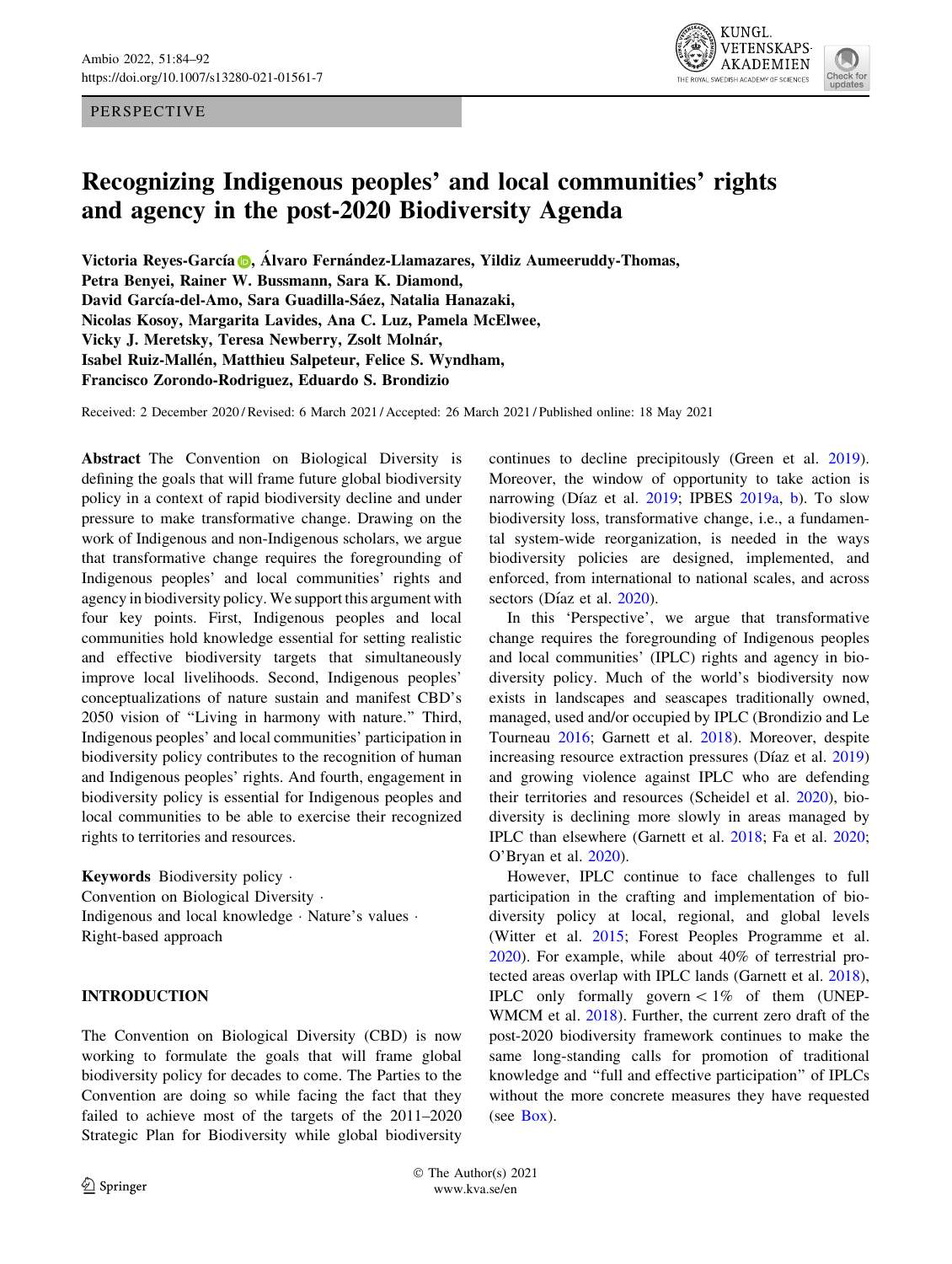#### <span id="page-1-0"></span>BOX: IPLC CONTRIBUTIONS TO THE POST-2020 FRAMEWORK

Preliminary discussions for the post-2020 global biodiversity framework clearly indicated that it ''should effectively incorporate gender considerations and the perspectives of Indigenous peoples and local communities'' (CBD [2019\)](#page-4-0). Consultations were held with IPLCs to develop the framework in two Global Thematic Dialogue for Indigenous Peoples and Local Communities in 2019–2020, as well as through 17 preparatory webinars across seven regions organized by the International Indigenous Forum on Biodiversity (IIFB) to gather inputs. Other Indigenous-led organizations like the Asia Indigenous Peoples Pact and the Consejo Indígena de Mesoamérica, as well as groups that work closely with IPLCs, like the Indigenous and Community Conserved Areas (ICCA) Consortium, also submitted formal written recommendations to the process. These organizations emphasized the need for the framework to explicitly recognize territorial rights for IPLCs, to request protection for threatened land defenders, and to address mutual sustainability of humans and biodiversity (ICCA [2018](#page-5-0); IIFB [2019](#page-5-0)). For example, one key demand was that target 1 "must include the legal recognition and protection for the territories, land and water of Indigenous peoples and local communities'' (CBD [2021\)](#page-4-0). Yet these recommendations are not reflected in the current text of the zero draft (as of early 2021), with only Target 20 addressing IPLCs: ''By 2030, ensure equitable participation in decision-making related to biodiversity and ensure rights over relevant resources of Indigenous peoples and local communities, women and girls as well as youth, in accordance with national circumstances.'' This weaker approach prompted Indigenous participants in the second Global Thematic Dialogue to write to CBD that ''the contributions, values, perspectives, knowledge and text proposals of Indigenous peoples and local communities were not adequately taken into account in the updated zero draft of the global biodiversity framework'' (CBD [2021\)](#page-4-0).

Four key points underscore the importance of recognizing IPLC rights and agency in biodiversity policy. First, IPLC hold knowledge essential to setting realistic and effective biodiversity targets that simultaneously improve local livelihoods. Second, IPLC conceptualizations and understandings of nature are aligned with CBD's 2050 vision. Third, IPLC participation in biodiversity policy as rights-holders enhances the social elements needed to meet CBD 2050 vision. And fourth, engagement in biodiversity policy is essential for Indigenous peoples and local communities to be able to fully exercise the rights to territories and resources that have been recognized by international agreements. We draw on the work of both Indigenous and non-Indigenous scholars to illustrate these four key points. We acknowledge that we are non-Indigenous academics working in partnership with and informed by IPLC and their representatives. We do not claim to speak on behalf of IPLC, but we gratefully acknowledge the depth of knowledge and perspectives shared with us over the years that shape this 'Perspective'.

## IPLC HOLD KNOWLEDGE ESSENTIAL TO SETTING REALISTIC AND EFFECTIVE BIODIVERSITY TARGETS THAT SIMULTANEOUSLY IMPROVE LOCAL LIVELIHOODS

Scholars and practitioners acknowledge the importance of IPLC's knowledge in advancing scientific understanding of nature (e.g., Athayde et al. [2017](#page-4-0); Joa et al. [2018;](#page-5-0) see also Gadgil et al. [1993](#page-5-0); Berkes et al. [2000;](#page-4-0) Gadgil et al. [2021](#page-5-0) for seminal papers on the topic). Indigenous and local knowledge (ILK) has advanced scientific understandings of species' ranges, baselines, and trends and contributed to mapping, monitoring, and reporting changes in local biodiversity, including collective evidence of resource overexploitation, invasive species expansion, pollution, and climate-change impacts (e.g., IPBES [2019a](#page-5-0), [b](#page-5-0); Forest Peoples Programme et al. [2020](#page-5-0)). As ILK contributions are more valuable when knowledge is embedded into sociocultural contexts, there have been a number of initiatives led by Indigenous peoples and local community organizations to enact a range of monitoring activities on the health of biodiversity, climate-change impacts, effects of unsustainable activities, or implementation of international agreements such as the CBD (Farhan Ferrari et al. [2015](#page-5-0); Tengö et al. [2017](#page-6-0)). For example, the Local Biodiversity Outlook 2, a report compiled in partnership with IPLCs and issued to complement the Global Biodiversity Outlook 5, provides many examples of such on-the-ground initiatives and their contributions to the implementation of the Strategic Plan for Biodiversity 2011–2020 (see Forest Peoples Programme et al. [2020](#page-5-0)). Nevertheless, current efforts to design and implement a post-2020 global biodiversity framework do not fully acknowledge the importance of ILK for better stewardship of our planet (see Box). For example, while at least 36% of intact forest landscapes are within Indigenous people's lands (Fa et al. [2020](#page-5-0)), efforts to preserve these landscapes generally do not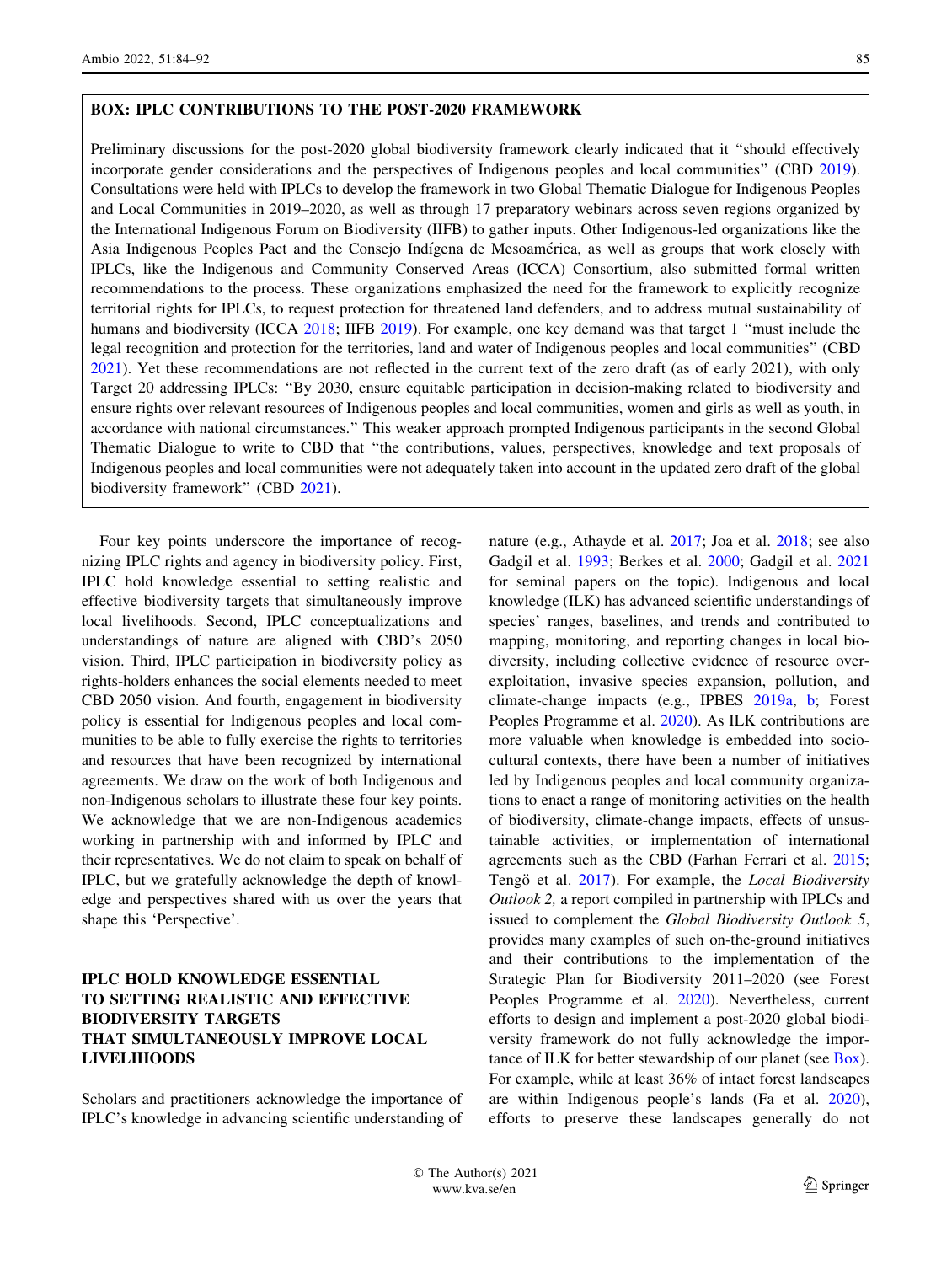recognize the multiple values of ILK in their management (Zanotti and Knowles [2020](#page-6-0)).

Moreover, the holistic nature of ILK is also essential in CBD's quest to set interdependent and mutually reinforcing targets and to minimize trade-offs among targets, including targets set by other international agreements including the Sustainable Development Goals or the United Nations Declaration on the Rights of Indigenous Peoples. For example, protected area expansion can trade-off against IPLC's livelihood options, quality of life, and rights (e.g., Agrawal and Redford [2009](#page-4-0); Sayer et al. [2021\)](#page-6-0). Ignoring IPLC and their knowledge in decisions regarding protected area establishment and management would likely be disruptive for local communities and result in conservation failures (Whyte [2018\)](#page-6-0), reinforcing sentiments that conservation can be a colonial enterprise (Whyte [2017\)](#page-6-0). Alternatively, the co-production of new knowledge based on evidence from both science and ILK could contribute to setting realistic and effective biodiversity targets that simultaneously improve local livelihoods (Tengö et al. [2014\)](#page-6-0). Examples exist in which partnership between researchers and IPLC have resulted in emergent knowledge that supports conservation, including for culturally important species and ecosystems (Sterling et al. [2017](#page-6-0)), and social aspects, such as local governance (Beveridge et al. [2020](#page-4-0)).

Lack of IPLC agency in biodiversity policy runs the risk of using ILK only for utilitarian ends, particularly if ILK is decontextualized, co-opted and/or instrumentalized for conservationists' purposes, rather than understood as a relational expression based on human-to-nature appreciation and responsibilities (Whyte [2013](#page-6-0); Todd [2016](#page-6-0)). Recognizing IPLC rights and agency in biodiversity management and policy can help prevent conflicts that might arise from extractive uses of ILK (Bohensky and Maru [2011\)](#page-4-0). Transformative change requires that biodiversity policy recognize different worldviews and local forms of relationship to nature, including the emphasis that ILK systems place on nurturing responsible relationships among humans and non-humans (McGregor et al. [2018](#page-6-0)). Such change also requires that biodiversity policy safeguards IPLC knowledge sovereignty (Kukutai and Taylor [2016\)](#page-5-0), provides IPLC with better access to scientific traditions as a resource for their own purposes, and ultimately accommodates diverse knowledge systems (Díaz-Reviriego et al. [2019](#page-5-0)).

## IPLC UNDERSTANDINGS OF NATURE ARE ALIGNED WITH THE CBD'S 2050 VISION OF "LIVING IN HARMONY WITH NATURE"

Worldviews that separate humans from the ecosystems they rely on are recognized as an indirect cause of biodiversity decline (Díaz et al. [2019](#page-5-0); Forest Peoples Programme et al. [2020](#page-5-0)). In contrast, IPLC often understand nature as an interconnected web of life, linking humans and non-humans in complex relations (e.g., Lyver et al. [2017](#page-5-0); Reo [2019](#page-6-0)). In such conceptualizations, humans are viewed as an integral component of nature (Coscieme et al. [2020\)](#page-4-0) and nature is imbued with social, cultural and spiritual values (Berkes [2017\)](#page-4-0). Moreover, IPLC conceptualizations of nature often draw on stewardship ethics based on mutual reciprocity between humans and nature, temporary custody for future generations, and health of and attachment to land (Pascua et al. [2017;](#page-6-0) Reo [2019](#page-6-0)). These conceptualizations are also dynamic and adapt to external environmental changes (McMillen et al. [2017\)](#page-6-0). They form the basis for land and seascape management, including the protection of sacred areas or species, taboo enforcement, or selective cutting and burning (e.g., Joa et al. [2018\)](#page-5-0). For example, sacred forests -where no extractive activities occur- are common in IPLC lands and allow for the maintenance of forest cover and structure (Samakov and Berkes [2017](#page-6-0)). Many IPLC also limit the exploitation of resources for certain periods of time or seasons to ensure the maintenance and natural recovery of ecosystems, including forest areas, natural pastures or river sections (e.g., Hammi et al. [2010](#page-5-0)). Many examples show that management by customary institutions results in more sustainable and productive systems, in ecosystem restoration, or in combatting pollution (e.g., Hoover et al. [2012](#page-5-0); Ens et al. [2016;](#page-5-0) Reyes-García et al. [2019;](#page-6-0) Fernández-Llamazares et al. [2020](#page-5-0)).

The acknowledgement and inclusion of IPLC's understandings of nature in biodiversity policy design and implementation can be vital to set goals to achieve the CBD's 2050 vision (Sterling et al. [2017\)](#page-6-0). For example, IPLC's conceptualizations of nature can extend ethical concerns to diverse species and natural elements by giving more importance to relational values of nature (e.g., Pascua et al. [2017](#page-6-0); Reo [2019\)](#page-6-0). Indeed, examples exist in which IPLC values recognizing the rights of ecosystems to exist, reproduce, and thrive have been enshrined in policy instruments, such as the Ecuadorian Constitution and the Bolivian law in which Mother Earth is granted rights and New Zealand's recognition of the legal personhood of the Whanganui River (Chapron et al. [2019\)](#page-4-0).

Failure to recognize IPLC's rights and agency in designing and implementing biodiversity policy disregards the existence of these different ways to relate with nature. For some authors, this transforms environmental management into a transactional enterprise in which nature is considered a ''resource'', and the imposition of a single conservation model leads to the erosion of alternative worldviews (e.g., Nadasdy [2003](#page-6-0); Eichler and Baumeister [2018](#page-5-0)). Transformative change requires heeding IPLC voices in global discussions on the collective future of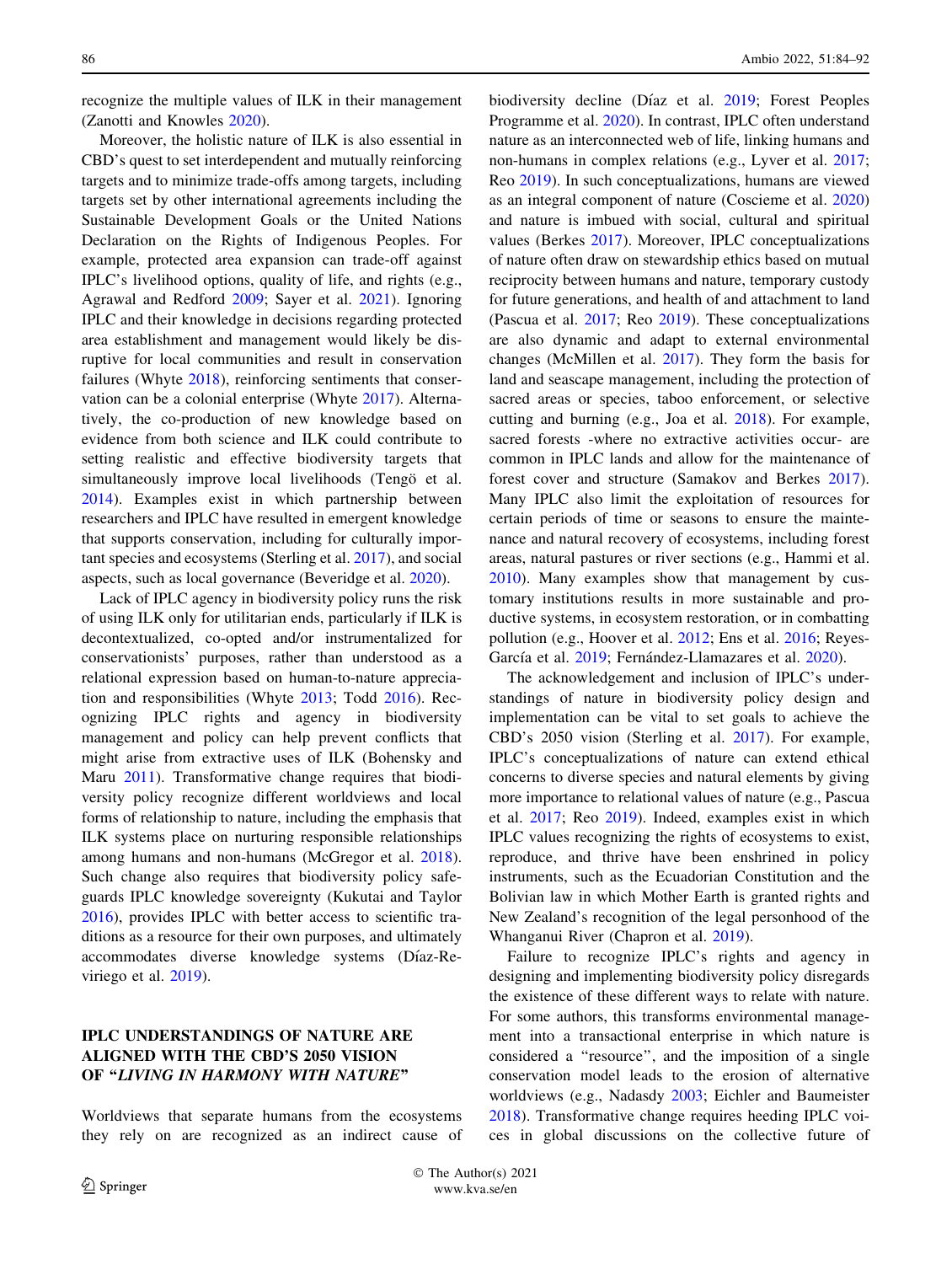humanity and the planet (McGregor et al. [2020](#page-6-0)) and extending current biodiversity policy frameworks to accommodate IPLC understandings of nature (Tengö et al. [2014;](#page-6-0) Lyver et al. [2016](#page-5-0)).

### IPLC PARTICIPATION IN BIODIVERSITY POLICY AS RIGHTS-HOLDERS ENHANCES THE SOCIAL BASES NEEDED TO MEET CBD'S 2050 VISION

IPLC are politically active in the defense of biodiversity, ranging from participating in different scales of governance to resisting environmentally degrading activities. At the local level, lands managed by IPLC have better nature conservation outcomes than other areas (e.g., Garnett et al. [2018;](#page-5-0) Tran et al. [2020](#page-6-0)). Moreover, many IPLC participate in monitoring systems to inform implementation and development of conservation indicators and actions (Ens et al. [2016\)](#page-5-0). At the global level, IPLC are increasingly active and insisting on participating in environmental negotiations and intergovernmental processes, such as the involvement of the International Indigenous Peoples' Forum on Climate Change in the 2015 Paris climate conference, where they succeeded in drawing attention to their presence and claims for rights through creative spaces and events (Suiseeya and Zanotti [2019](#page-6-0)). In other examples, the Inuit Circumpolar Council has been very active in international policy development to reduce pollution burdens, helping shape the Stockholm Convention on Persistent Organic Pollutants, or the Minamata Convention on Mer-cury (see Fernández-Llamazares et al. [2020](#page-5-0)). Similarly, Indigenous peoples' organizations such as the Coordinator of Indigenous Organizations of the Amazon River Basin (COICA, for its Spanish acronym) or Tebtebba (Indigenous Peoples' International Center for Policy Research and Education) have played crucial roles in the recognition of Indigenous peoples' rights in the context of UN  $REDD + negotiations (e.g., Walbott 2014). Using meth REDD + negotiations (e.g., Walbott 2014). Using meth REDD + negotiations (e.g., Walbott 2014). Using meth$ ods that range from direct action to legal claims against transnational corporations, IPLC have also been active political actors against activities potentially leading to environmental degradation including mining operations, hydrocarbon exploration, infrastructure development, and toxic waste dumping (e.g., Spice [2018](#page-6-0); Kuokkanen [2019](#page-5-0)).

A lack of recognition of IPLC rights and their equal participation as stakeholders and leaders in designing biodiversity policy can alienate IPLC by controlling and regulating their resources through processes and institutions that may conflict with their worldviews (Richmond et al. [2013;](#page-6-0) Tauli-Corpuz et al. [2018](#page-6-0)). This non-inclusive environmental governance results in IPLC's resistance and noncompliance with top-down environmental regulations that generate conflict over land and resources, forced displacements, and human suffering (Tauli-Corpuz et al. [2018](#page-6-0)).

Transformative change that includes IPLC's agency in biodiversity policy requires recognizing IPLC stewardship and their effective role in sustaining nature (Armstrong and Brown [2019](#page-4-0)), promoting IPLC decision-making rights, respecting IPLC laws, principles, and customary practices, and addressing Indigenous peoples' relations with states (Whyte [2017\)](#page-6-0). Transformative change also requires accounting for the negative impacts of agricultural activities, resource extraction, or infrastructural development on nature and for the rights of IPLC (and society in general) to resist such nature damaging activities (IPBES [2019a](#page-5-0), b).

## ENGAGEMENT IN BIODIVERSITY POLICY IS ESSENTIAL FOR INDIGENOUS PEOPLES TO BE ABLE TO EXERCISE THEIR RECOGNIZED RIGHTS TO TERRITORIES AND RESOURCES

The Universal Declaration of Human Rights enshrines fundamental human rights to life, liberty, and security, while the United Nations Declaration on the Rights of Indigenous Peoples recognizes their right to self-determination, territories, and resources. Despite these legal recognitions, and compared to other populations, Indigenous peoples often suffer disproportionately from violations of their tenure, access, and resource rights (Giunta [2019](#page-5-0); Forest Peoples Programme et al. [2020](#page-5-0)). For example, resources that support IPLC livelihoods and spiritual and cultural needs are threatened by extractive industries, intensive agriculture, unsustainable fishing, environmental pollution and spread of invasive species (e.g., Hoover et al. [2012](#page-5-0); FAO [2016](#page-5-0); Kuokkanen [2019](#page-5-0)). These activities often result in loss of livelihoods, multiple insecurities, land conflicts, and even violence in the name of vested economic or government interests (Martinez-Alier et al. [2016](#page-5-0); Scheidel et al. [2020\)](#page-6-0).

When IPLC are not included as equal stakeholders and leaders in biodiversity policy design and implementation, at national and international levels, their power to exercise and defend their recognized rights, including land tenure, resource and access rights, is diminished. For example, setting a target of protecting 30% of the Earth without IPLC's involvement would not only disempower them, but the implementation of the target might result in numerous violations of their rights. Transformative change in how biodiversity policies are designed and implemented requires not only addressing IPLC's territorial concerns (Zurba et al. [2019\)](#page-6-0) and respecting their governance institutions and practices (Artelle et al. [2019](#page-4-0)), but also including them as rights-holders in the design and implementation of biodiversity policy at multiple levels.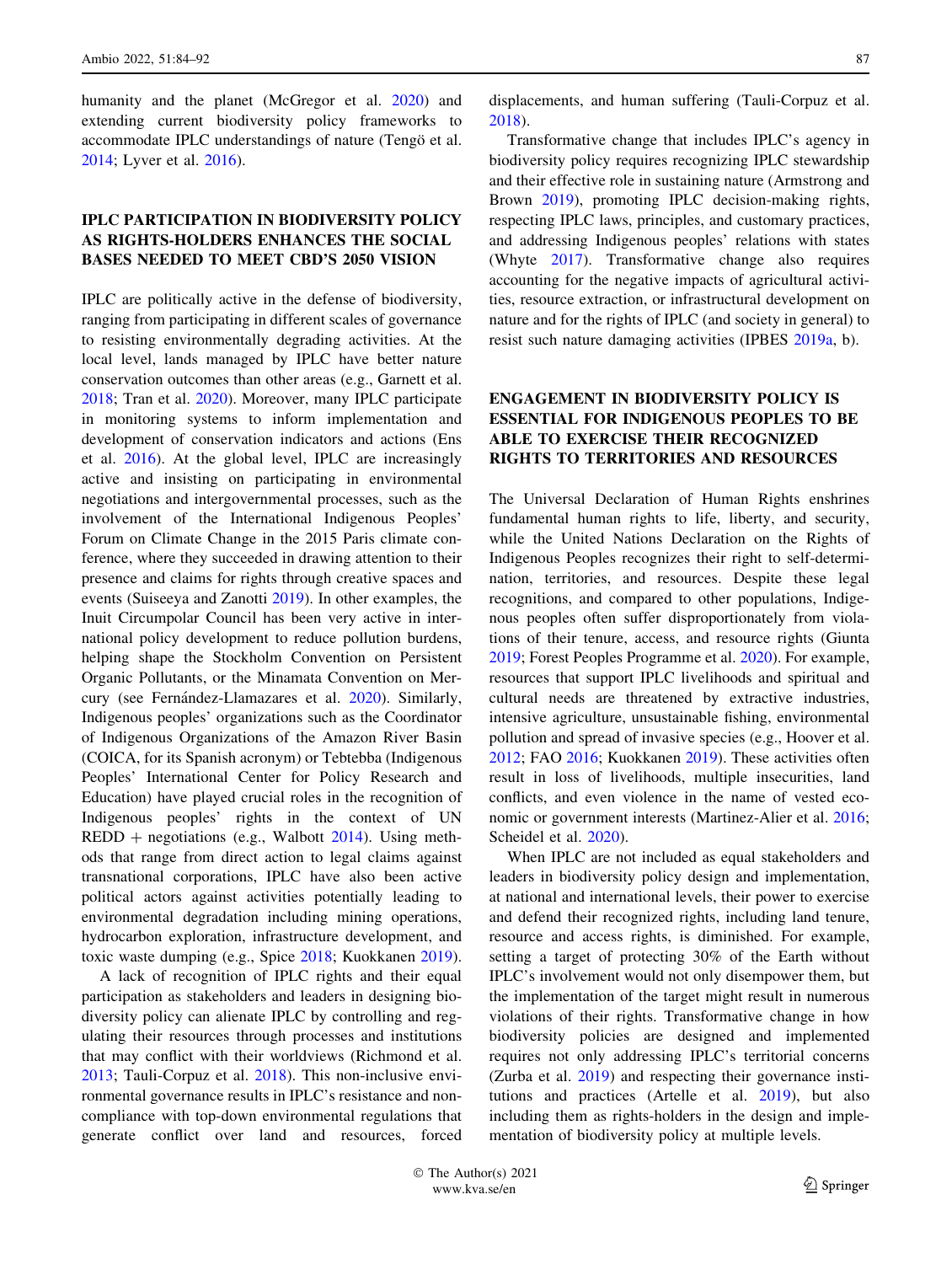#### <span id="page-4-0"></span>**CONCLUSION**

IPLC contributions to the enhancement and maintenance of biodiversity in land and seascapes are increasingly acknowledged and a growing number of strategies are being mobilized to work with IPLC in conservation policy (e.g., Hill et al. [2020;](#page-5-0) McElwee et al. [2020\)](#page-5-0). Yet in the zero draft of the post-2020 global biodiversity framework there is little innovation regarding IPLC rights and agency. Transformative change will require recognizing IPLC rights and agency in biodiversity policy, requiring diverse mechanisms that range from fully acknowledging IPLC contributions and the potential social impacts of conservation, to generating equitable and constructive spaces for dialogue, representation in formal decision-making bodies, state acknowledgement of territorial rights, and developing financial mechanisms that allow engagement and leadership in biodiversity policy design and implementation (Forest Peoples Programme et al. [2020\)](#page-5-0).

Nature's decline is the result of direct and indirect drivers of change—including demographic, economic, political, and institutional arrangements—underpinned by societal values (Díaz et al.  $2019$ ). We acknowledge that these drivers interact with one another to impact nature and that the point addressed here is only a piece of the complex puzzle leading to nature's decline. However, we defend that to accomplish the CBD's 2050 vision for biodiversity, global biodiversity institutions, supported by member states, should fully embrace and embody the role of IPLC in the transformative change so widely called upon.

Acknowledgements This manuscript reflects the author's perspective, informed by a review of literature conducted for the Global Assessment of the Intergovernmental Science-Policy Platform for Biodiversity and Ecosystem Services (IPBES). However, this work is not a formal product of IPBES. We thank H. Ngo and M. Guèze (IPBES) and N. Crawhall and P. Bates (UNESCO) for facilitating dialogues with representatives of Indigenous peoples and local communities. We also thank all the Indigenous peoples and local communities who over the years have shared their wisdom, struggles, and hopes with us. We also thank AB. Junqueira, I. Díaz-Reviriego, and S. Gallois for comments on previous versions of this manuscript. VRG received funding from the European Research Council under grant agreement No 771056-LICCI-ERC-2017-COG. This work contributes to the "María de Maeztu" Programme for Units of Excellence (CEX2019-000940-M).

Author contributions VRG and EB conceived the research; all authors reviewed literature; VRG wrote the original draft with contributions from AFLL and PM; all authors edited and approved the manuscript.

Competing interests Authors declare no competing interest.

Open Access This article is licensed under a Creative Commons Attribution 4.0 International License, which permits use, sharing, adaptation, distribution and reproduction in any medium or format, as long as you give appropriate credit to the original author(s) and the

source, provide a link to the Creative Commons licence, and indicate if changes were made. The images or other third party material in this article are included in the article's Creative Commons licence, unless indicated otherwise in a credit line to the material. If material is not included in the article's Creative Commons licence and your intended use is not permitted by statutory regulation or exceeds the permitted use, you will need to obtain permission directly from the copyright holder. To view a copy of this licence, visit [http://creativecommons.](http://creativecommons.org/licenses/by/4.0/) [org/licenses/by/4.0/.](http://creativecommons.org/licenses/by/4.0/)

#### **REFERENCES**

- Agrawal, A., and K. Redford. 2009. Conservation and displacement: An overview. Conservation and Society 7: 1–10. [https://doi.org/](https://doi.org/10.4103/0972-4923.54790) [10.4103/0972-4923.54790](https://doi.org/10.4103/0972-4923.54790).
- Armstrong, C.G., and C. Brown. 2019. Frontiers are frontlines: Ethnobiological science against ongoing colonialism. Journal of Ethnobiology 39: 14–31. [https://doi.org/10.2993/0278-0771-39.](https://doi.org/10.2993/0278-0771-39.1.14) [1.14.](https://doi.org/10.2993/0278-0771-39.1.14)
- Artelle, K.A., M. Zurba, J. Bhattacharrya, D.E. Chan, K. Brown, J. Housty, and F. Moola. 2019. Supporting resurgent Indigenousled governance: A nascent mechanism for just and effective conservation. Biological Conservation. [https://doi.org/10.1016/j.](https://doi.org/10.1016/j.biocon.2019.108284) [biocon.2019.108284.](https://doi.org/10.1016/j.biocon.2019.108284)
- Athayde, S., J. Silva-Lugo, M. Schmink, A. Kaiabi, and M. Heckenberger. 2017. Reconnecting art and science for sustainability: Learning from indigenous knowledge through participatory action-research in the Amazon. Ecology and Society 22: 36. <https://doi.org/10.5751/ES-09323-220236>.
- Berkes, F. 2017. Sacred ecology, 4th ed. London: Routledge.
- Berkes, F., J. Colding, and C. Folke. 2000. Rediscovery of traditional ecological knowledge as adaptive management. Ecological Applications 10: 1251–1262. [https://doi.org/10.1890/1051-](https://doi.org/10.1890/1051-0761(2000)010) [0761\(2000\)010](https://doi.org/10.1890/1051-0761(2000)010).
- Beveridge, R., M. Moody, G. Murray, C. Darimont, and B. Pauly. 2020. The Nuxalk Sputc (Eulachon) Project: Strengthening Indigenous management authority through community-driven research. Marine Policy 119: 103971. [https://doi.org/10.1016/j.](https://doi.org/10.1016/j.marpol.2020.103971) [marpol.2020.103971.](https://doi.org/10.1016/j.marpol.2020.103971)
- Bohensky, E., and Y. Maru. 2011. Indigenous knowledge, science, and resilience: What have we learned from a decade of international literature on 'integration'? Ecology and Society 16: 6. <https://doi.org/10.5751/ES-04342-160406>.
- Brondizio, E., and F.-M. Le Tourneau. 2016. Environmental governance for all. Science 352: 1272–1273.
- CBD. 2019. Second synthesis of views of parties and observers on the scope and content of the post-2020 Global Biodiversity Framework. Montreal: Convention on Biological Diversity. [https://](https://www.cbd.int/doc/c/58f8/6926/dc3d8d9f16c9307e91e650e5/post2020-prep-01-inf-02-en.pdf) [www.cbd.int/doc/c/58f8/6926/dc3d8d9f16c9307e91e650e5/](https://www.cbd.int/doc/c/58f8/6926/dc3d8d9f16c9307e91e650e5/post2020-prep-01-inf-02-en.pdf) [post2020-prep-01-inf-02-en.pdf](https://www.cbd.int/doc/c/58f8/6926/dc3d8d9f16c9307e91e650e5/post2020-prep-01-inf-02-en.pdf).
- CBD. 2021. Report of the second global thematic dialogue for indigenous peoples and local communities on the post-2020 Global Biodiversity Framework. Montreal: Convention on Biological Diversity. [https://www.cbd.int/doc/c/a100/ee24/](https://www.cbd.int/doc/c/a100/ee24/d5aff33695045802975e0fa5/post2020-ws-2020-05-02-en.pdf) [d5aff33695045802975e0fa5/post2020-ws-2020-05-02-en.pdf](https://www.cbd.int/doc/c/a100/ee24/d5aff33695045802975e0fa5/post2020-ws-2020-05-02-en.pdf). Accessed 1–3 Dec 2020.
- Chapron, G., Y. Epstein, and J.V. López-Bao. 2019. A rights revolution for nature. Science 363: 1392–1393.
- Coscieme, L., H. da Silva Hyldmo, Á. Fernández-Llamazares, I. Palomo, T.H. Mwampamba, O. Selomane, N. Sitas, P. Jaureguiberry, et al. 2020. Multiple conceptualizations of nature are key to inclusivity and legitimacy in global environmental governance. Environmental Science & Policy 104: 36–42. <https://doi.org/10.1016/j.envsci.2019.10.018>.

 The Author(s) 2021 www.kva.se/en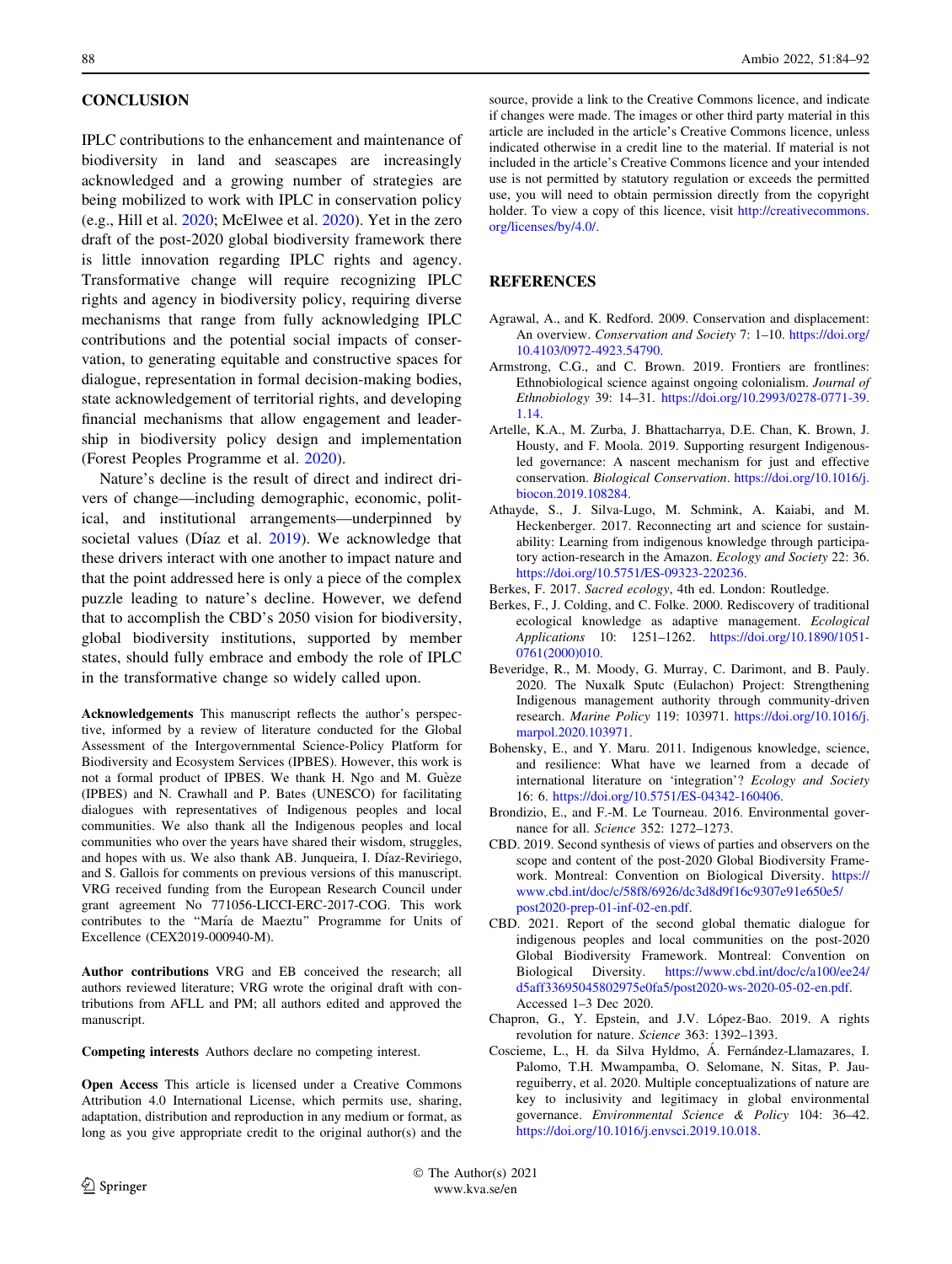- <span id="page-5-0"></span>Díaz, S., J. Settele, E.S. Brondízio, H.T. Ngo, J. Agard, A. Arneth, P. Balvanera, K.A. Brauman, et al. 2019. Pervasive human-driven decline of life on Earth points to the need for transformative change. Science 366: eaax3100. [https://doi.org/10.1126/science.](https://doi.org/10.1126/science.aax3100) [aax3100.](https://doi.org/10.1126/science.aax3100)
- Díaz, S., N. Zafra-Calvo, A. Purvis, P.H. Verburg, D. Obura, P. Leadley, R. Chaplin-Kramer, L. De Meester, et al. 2020. Set ambitious goals for biodiversity and sustainability. Science. <https://doi.org/10.1126/science.abe1530>.
- Díaz-Reviriego, I., E. Turnhout, and S. Beck. 2019. Participation and inclusiveness in the Intergovernmental Science-Policy Platform on Biodiversity and Ecosystem Services. Nature Sustainability 2: 457–464. <https://doi.org/10.1038/s41893-019-0290-6>.
- Eichler, L., and D. Baumeister. 2018. Hunting for justice: An indigenous critique of the North American Model of Wildlife Conservation. Environment and Society: Advances in Research 9: 75–90. <https://doi.org/10.3167/ares.2018.090106>.
- Ens, E., M.L. Scott, Y.M. Rangers, C. Moritz, and R. Pirzl. 2016. Putting indigenous conservation policy into practice delivers biodiversity and cultural benefits. Biodiversity and Conservation 25: 2889–2906. [https://doi.org/10.1007/s10531-016-1207-6.](https://doi.org/10.1007/s10531-016-1207-6)
- Fa, J.E., J.E. Watson, I. Leiper, P. Potapov, T.D. Evans, N.D. Burgess, Z. Molnár, Á. Fernández-Llamazares, et al. 2020. Importance of indigenous peoples' lands for the conservation of Intact Forest Landscapes. Frontiers in Ecology and the Environment 18: 135–140. <https://doi.org/10.1002/fee.2148>.
- FAO. 2016. Technical and socio-economic characteristics of smallscale coastal fishing communities, and opportunities for poverty alleviation and empowerment. Rome: FAO.
- Farhan Ferrari, M., C. de Jong, and V.S. Belohrad. 2015. Communitybased monitoring and information systems (CBMIS) in the context of the convention on biological diversity (CBD). Biodiversity 16: 57–67. [https://doi.org/10.1080/14888386.2015.](https://doi.org/10.1080/14888386.2015.1074111) [1074111.](https://doi.org/10.1080/14888386.2015.1074111)
- Fernández-Llamazares, Á., M. Garteizgogeascoa, N. Basu, E.S. Brondizio, M. Cabeza, J. Martínez-Alier, P. McElwee, and V. Reyes-García. 2020. A state-of-the-art review of indigenous peoples and environmental pollution. Integrated Environmental Assessment and Management 16: 324–341. [https://doi.org/10.](https://doi.org/10.1002/ieam.4239) [1002/ieam.4239](https://doi.org/10.1002/ieam.4239).
- Forest Peoples Programme, International Indigenous Forum on Biodiversity, Indigenous Women's Biodiversity Network Centres of Distinction on Indigenous and Local Knowledge, and Secretariat of the Convention on Biological Diversity. 2020. Local Biodiversity Outlooks 2: The contributions of indigenous peoples and local communities to the implementation of the Strategic Plan for Biodiversity 2011–2020 and to renewing nature and cultures. A complement to the fifth edition of Global Biodiversi. Moreton-in-Marsh: Forest Peoples Programme.
- Gadgil, M., F. Berkes, and C. Folke. 1993. Indigenous knowledge for biodiversity conservation. Ambio 22: 151–156.
- Gadgil, M., F. Berkes, and C. Folke. 2021. Indigenous knowledge: From local to global. Ambio 50: 967–969. [https://doi.org/10.](https://doi.org/10.1007/s13280-020-01478-7) [1007/s13280-020-01478-7](https://doi.org/10.1007/s13280-020-01478-7).
- Garnett, S.T., N.D. Burgess, J.E. Fa, Á. Fernández-Llamazares, Z. Molna´r, C.J. Robinson, J.E.M. Watson, K.K. Zander, B. Austin, et al. 2018. A spatial overview of the global importance of Indigenous lands for conservation. Nature Sustainability 1: 369–374. [https://doi.org/10.1038/s41893-018-0100-6.](https://doi.org/10.1038/s41893-018-0100-6)
- Giunta, A. 2019. Looking back to move forward: The status of environmental rights under the UN Declaration on the Rights of Indigenous Peoples. International Journal of Human Rights 23: 149–173. [https://doi.org/10.1080/13642987.2019.1572874.](https://doi.org/10.1080/13642987.2019.1572874)
- Green, E.J., G.M. Buchanan, S.H.M. Butchart, G.M. Chandler, N.D. Burgess, S.L.L. Hill, and R.D. Gregory. 2019. Relating

characteristics of global biodiversity targets to reported progress. Conservation Biology. <https://doi.org/10.1111/cobi.13322>.

- Hammi, S., V. Simonneaux, J.B. Cordier, D. Genin, M. Alifriqui, N. Montes, and L. Auclair. 2010. Can traditional forest management buffer forest depletion? Dynamics of Moroccan high atlas mountain forests using remote sensing and vegetation analysis. Forest Ecology and Management 260: 1861–1872. [https://doi.](https://doi.org/10.1016/j.foreco.2010.08.033) [org/10.1016/j.foreco.2010.08.033](https://doi.org/10.1016/j.foreco.2010.08.033).
- Hill, R., Ç. Adem, W.V. Alangui, Z. Molnár, Y. Aumeeruddy-Thomas, P. Bridgewater, M. Tengö, R. Thaman, et al. 2020. Working with indigenous, local and scientific knowledge in assessments of nature and nature's linkages with people. Current Opinion in Environmental Sustainability 43: 8–20. [https://doi.](https://doi.org/10.1016/j.cosust.2019.12.006) [org/10.1016/j.cosust.2019.12.006.](https://doi.org/10.1016/j.cosust.2019.12.006)
- Hoover, E., K. Cook, R. Plain, K. Sanchez, V. Waghiyi, P. Miller, R. Dufault, C. Sislin, et al. 2012. Indigenous peoples of North America: Environmental exposures and reproductive justice. Environmental Health Perspectives 120: 1645–1649. [https://doi.](https://doi.org/10.1289/ehp.1205422) [org/10.1289/ehp.1205422.](https://doi.org/10.1289/ehp.1205422)
- ICCA Consortium. 2018. Submission in response to the notification requesting views on the preparation, scope and content of the post-2020 Global Biodiversity Framework. [https://www.cbd.int/](https://www.cbd.int/doc/strategic-plan/Post2020/postsbi/icca.pdf) [doc/strategic-plan/Post2020/postsbi/icca.pdf.](https://www.cbd.int/doc/strategic-plan/Post2020/postsbi/icca.pdf)
- IIFB. 2019. Submission for the post-2020 Global Biodiversity Framework, to make progress towards the 2050 vision, strategy and targets for resource mobilisation and collective action. International Indigenous Forum on Biodiversity. [https://www.](https://www.cbd.int/doc/strategic-plan/Post2020/postsbi/iifb1.pdf) [cbd.int/doc/strategic-plan/Post2020/postsbi/iifb1.pdf.](https://www.cbd.int/doc/strategic-plan/Post2020/postsbi/iifb1.pdf)
- IPBES. 2019a. Summary for policymakers of the global assessment report on biodiversity and ecosystem services of the Intergovernmental Science-Policy Platform on Biodiversity and Ecosystem Services. In Intergovernmental science-policy platform on biodiversity and ecosystem services, ed. S. Díaz, J. Settele, E.S. Brondízio, H.T. Ngo, M. Guèze, J. Agard, A. Arneth, P. Balvanera, et al. Bonn: IPBES secretariat.
- IPBES. 2019b. In Global assessment report of the Intergovernmental Science-Policy Platform on Biodiversity and Ecosystem Services, ed. E. S. Brondizio, J. Settele, S. Díaz, and H. T. Ngo. UN-**IPBES**
- Joa, B., G. Winkel, and E. Primmer. 2018. The unknown known—A review of local ecological knowledge in relation to forest biodiversity conservation. Land Use Policy 79: 520–530. [https://](https://doi.org/10.1016/J.LANDUSEPOL.2018.09.001) [doi.org/10.1016/J.LANDUSEPOL.2018.09.001.](https://doi.org/10.1016/J.LANDUSEPOL.2018.09.001)
- Kukutai, T., and J. Taylor. 2016. Indigenous data sovereignty. Indigenous data sovereignty. Camberra: ANU Press. [https://doi.](https://doi.org/10.22459/caepr38.11.2016) [org/10.22459/caepr38.11.2016.](https://doi.org/10.22459/caepr38.11.2016)
- Kuokkanen, R. 2019. At the intersection of arctic indigenous governance and extractive industries: Survey of three case studies. The Extractive Industries and Society 6: 15–21.
- Lyver, P.O., A. Akins, H. Phipps, V. Kahui, D.R. Towns, and H. Moller. 2016. Key biocultural values to guide restoration action and planning in New Zealand. Restoration Ecology 24: 314–323. <https://doi.org/10.1111/rec.12318>.
- Lyver, P.O.B., P. Timoti, A.M. Gormley, C.J. Jones, S.J. Richardson, B.L. Tahi, and S. Greenhalgh. 2017. Key Māori values strengthen the mapping of forest ecosystem services. Ecosystem Services 27: 92–102. [https://doi.org/10.1016/j.ecoser.2017.08.](https://doi.org/10.1016/j.ecoser.2017.08.009) [009.](https://doi.org/10.1016/j.ecoser.2017.08.009)
- Martinez-Alier, J., L. Temper, D. Del Bene, and A. Scheidel. 2016. Is there a global environmental justice movement? The Journal of Peasant Studies 43: 731–755. [https://doi.org/10.1080/03066150.](https://doi.org/10.1080/03066150.2016.1141198) [2016.1141198.](https://doi.org/10.1080/03066150.2016.1141198)
- McElwee, P., Á. Fernández-Llamazares, Y. Aumeeruddy-Thomas, D. Babai, P. Bates, K. Galvin, M. Guèze, J. Liu, et al. 2020. Working with Indigenous and Local Knowledge (ILK) in Large-Scale Ecological Assessments: Reviewing the experience of the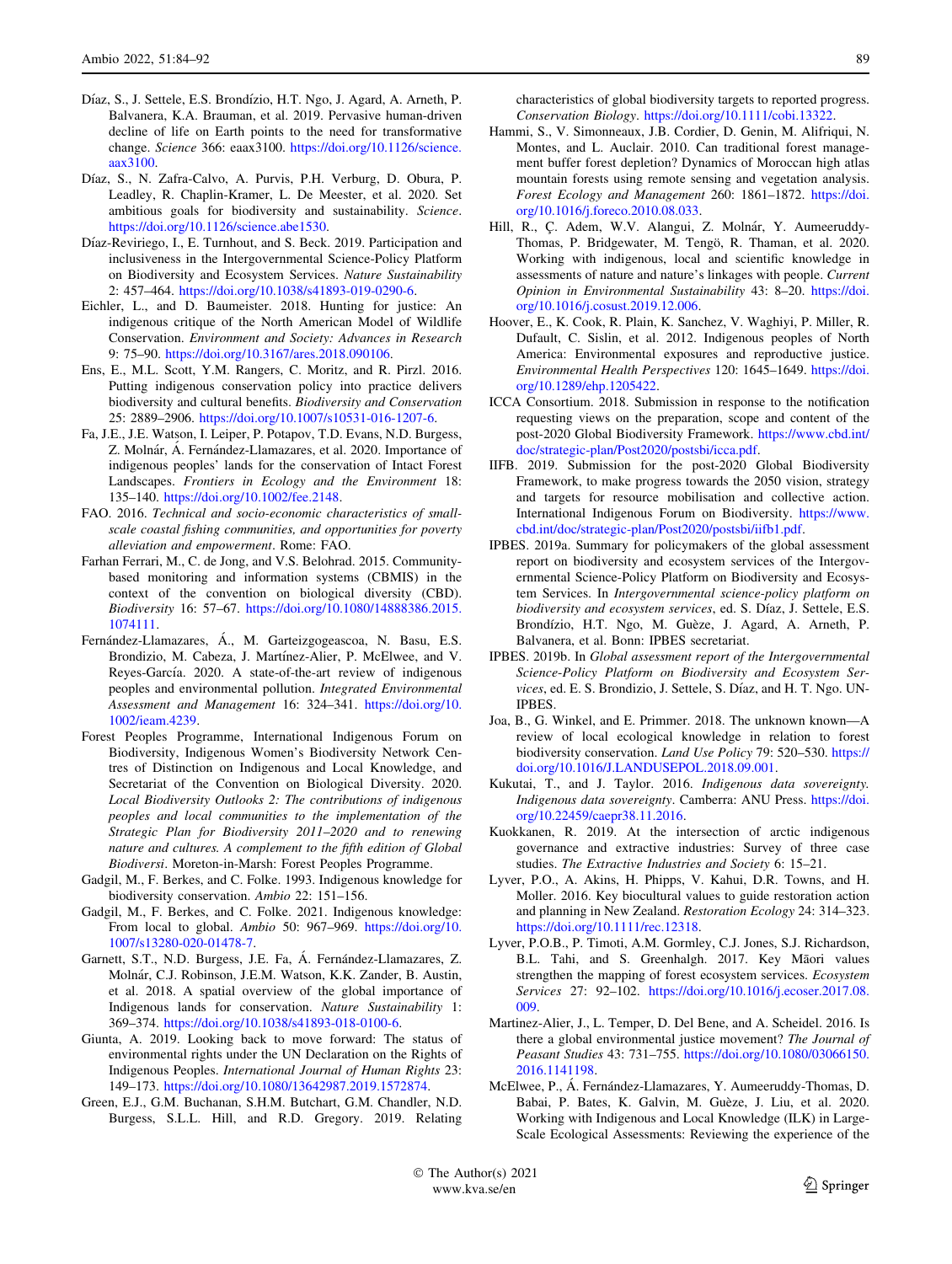<span id="page-6-0"></span>IPBES Global Assessment. Applied Ecology. [https://doi.org/10.](https://doi.org/10.1111/1365-2664.13705) [1111/1365-2664.13705](https://doi.org/10.1111/1365-2664.13705).

- McGregor, D., J.-P. Restoule, and R. Johnston. 2018. Indigenous research: Theories, practices, and relationships. Toronto: Canadian Scholars' Press.
- McGregor, D., S. Whitaker, and M. Sritharan. 2020. Indigenous environmental justice and sustainability. Current Opinion in Environmental Sustainability 43: 35–40. [https://doi.org/10.1016/](https://doi.org/10.1016/j.cosust.2020.01.007) [j.cosust.2020.01.007](https://doi.org/10.1016/j.cosust.2020.01.007).
- McMillen, H., T. Ticktin, and H. Kihalani. 2017. The future is behind us: Traditional ecological knowledge and resilience over time on Hawai'i Island. Regional Environmental Change 17: 579–592. <https://doi.org/10.1007/s10113-016-1032-1>.
- Nadasdy, P. 2003. Hunters and bureaucrats: Power, knowledge and aboriginal-state relations in the southwest Yukon, 1st ed. Vancouver: University of British Columbia Press.
- O'Bryan, C.J., S.T. Garnett, J.E. Fa, I. Leiper, J. Rehbein, Á. Fernández-Llamazares, M.V. Jackson, H.D. Jonas, et al. 2020. The importance of indigenous peoples' lands for the conservation of terrestrial mammals. Conservation Biology. [https://doi.](https://doi.org/10.1111/cobi.13620) [org/10.1111/cobi.13620.](https://doi.org/10.1111/cobi.13620)
- Pascua, P., H. McMillen, T. Ticktin, M. Vaughan, and K.B. Winter. 2017. Beyond services: A process and framework to incorporate cultural, genealogical, place-based, and indigenous relationships in ecosystem service assessments. Ecosystem Services 26: 465–475. <https://doi.org/10.1016/j.ecoser.2017.03.012>.
- Reo, N.J. 2019. Inawendiwin and relational accountability in Anishnaabeg studies: The crux of the biscuit. Journal of Ethnobiology 39: 65. <https://doi.org/10.2993/0278-0771-39.1.65>.
- Reyes-García, V., Á. Fernández-Llamazares, P. McElwee, Z. Molnár, K. Öllerer, S.J. Wilson, and E.S. Brondizio. 2019. The contributions of Indigenous Peoples and local communities to ecological restoration. Restoration Ecology 27: 3–8. [https://doi.](https://doi.org/10.1111/rec.12894) [org/10.1111/rec.12894](https://doi.org/10.1111/rec.12894).
- Richmond, L., B.R. Middleton, R. Gilmer, Z. Grossman, T. Janis, S. Lucero, T. Morgan, and A. Watson. 2013. Indigenous studies speaks to environmental management. Environmental Management 52: 1041–1045. [https://doi.org/10.1007/s00267-013-0173](https://doi.org/10.1007/s00267-013-0173-y) [y](https://doi.org/10.1007/s00267-013-0173-y).
- Samakov, A., and F. Berkes. 2017. Spiritual commons: Sacred sites as core of community-conserved areas in Kyrgyzstan. International Journal of the Commons 11: 422. [https://doi.org/10.18352/ijc.](https://doi.org/10.18352/ijc.713) [713.](https://doi.org/10.18352/ijc.713)
- Sayer, J., C. Margules, and J.A. McNeely. 2021. People and biodiversity in the 21st Century. Ambio 50: 970–975. [https://](https://doi.org/10.1007/s13280-020-01476-9) [doi.org/10.1007/s13280-020-01476-9.](https://doi.org/10.1007/s13280-020-01476-9)
- Scheidel, A., D. Del Bene, J. Liu, G. Navas, S. Mingorría, F. Demaria, S. Avila, B. Roy, et al. 2020. Environmental conflicts and defenders: A global overview. Global Environmental Change. <https://doi.org/10.1016/j.gloenvcha.2020.102104>.
- Spice, A. 2018. Fighting invasive infrastructures: Indigenous relations against pipelines. Environment and Society: Advances in Research 9: 40–56. <https://doi.org/10.3167/ares.2018.090104>.
- Sterling, E.J., C. Filardi, A. Toomey, A. Sigouin, E. Betley, N. Gazit, J. Newell, S. Albert, et al. 2017. Biocultural approaches to wellbeing and sustainability indicators across scales. Nature Ecology & Evolution 1: 1798–1806. [https://doi.org/10.1038/s41559-017-](https://doi.org/10.1038/s41559-017-0349-6) [0349-6](https://doi.org/10.1038/s41559-017-0349-6).
- Suiseeya, K.R., and L. Zanotti. 2019. Making influence visible: Innovating ethnography at the paris climate summit. Global Environmental Politics 19: 38–60.
- Tauli-Corpuz, V., J. Alcorn, and A. Molnar. 2018. Cornered by protected areas: Replacing 'fortress' conservation with rightsbased approaches helps bring justice for indigenous peoples and local communities, reduces conflict, and enables cost-effective

conservation and climate action. Washington, DC: Rights and Resources Initiative.

- Tengö, M., E.S. Brondizio, T. Elmqvist, P. Malmer, and M. Spierenburg. 2014. Connecting diverse knowledge systems for enhanced ecosystem governance: The multiple evidence base approach. Ambio 43: 579–591. [https://doi.org/10.1007/s13280-](https://doi.org/10.1007/s13280-014-0501-3) [014-0501-3.](https://doi.org/10.1007/s13280-014-0501-3)
- Tengö, M., R. Hill, P. Malmer, C.M. Raymond, M. Spierenburg, F. Danielsen, T. Elmqvist, and C. Folke. 2017. Weaving knowledge systems in IPBES, CBD and beyond—Lessons learned for sustainability. Current Opinion in Environmental Sustainability 26–27: 17–25. <https://doi.org/10.1016/J.COSUST.2016.12.005>.
- Todd, Z. 2016. An Indigenous Feminist's take on the ontological turn: "Ontology" is just another word for colonialism. Journal of Historical Sociology 29: 4–22. [https://doi.org/10.1111/johs.](https://doi.org/10.1111/johs.12124) [12124](https://doi.org/10.1111/johs.12124).
- Tran, T.C., N.C. Ban, and J. Bhattacharyya. 2020. A review of successes, challenges, and lessons from Indigenous protected and conserved areas. Biological Conservation. [https://doi.org/10.](https://doi.org/10.1016/j.biocon.2019.108271) [1016/j.biocon.2019.108271.](https://doi.org/10.1016/j.biocon.2019.108271)
- UNEP-WCMC, IUCN and NGS. 2018. Protected Planet Report 2018. UNEP-WCMC, IUCN and NGS: Cambridge UK; Gland, Switzerland; and Washington, D.C., USA.
- Wallbott, L. 2014. Indigenous peoples in UN REDD  $+$  negotiations: ''Importing power'' and lobbying for rights through discursive interplay management. Ecology and Society 19: 21. [https://doi.](https://doi.org/10.5751/ES-06111-190121) [org/10.5751/ES-06111-190121.](https://doi.org/10.5751/ES-06111-190121)
- Whyte, K.P. 2013. Justice forward: Tribes, climate adaptation and responsibility. Climatic Change 120: 517–530.
- Whyte, K.P. 2017. Our ancestors' dystopia now: Indigenous conservation and the Anthropocene. In The Routledge companion to the environmental humanities, ed. U.K. Heise, J. Christensen, and M. Niemann, 222–231. London: Routledge. [https://doi.org/10.](https://doi.org/10.4324/9781315766355-32) [4324/9781315766355-32.](https://doi.org/10.4324/9781315766355-32)
- Whyte, K.P. 2018. What do indigenous knowledges do for indigenous peoples? In Traditional ecological knowledge, 57–82. Cambridge: Cambridge University Press. [https://doi.org/10.1017/](https://doi.org/10.1017/9781108552998.005) [9781108552998.005](https://doi.org/10.1017/9781108552998.005).
- Witter, R., K.R. Marion Suiseeya, R.L. Gruby, S. Hitchner, E.M. Maclin, M. Bourque, and J.P. Brosius. 2015. Moments of influence in global environmental governance. Environmental Politics 24: 894–912. [https://doi.org/10.1080/09644016.2015.](https://doi.org/10.1080/09644016.2015.1060036) [1060036.](https://doi.org/10.1080/09644016.2015.1060036)
- Zanotti, L., and N. Knowles. 2020. Large intact forest landscapes and inclusive conservation: A political ecological perspective. Journal of Political Ecology 27: 539–557. [https://doi.org/10.2458/](https://doi.org/10.2458/V27I1.23165) [V27I1.23165](https://doi.org/10.2458/V27I1.23165).
- Zurba, M., K. Beazley, E. English, and J. Buchmann-Duck. 2019. Indigenous Protected and Conserved Areas (IPCAs), Aichi Target 11 and Canada's Pathway to Target 1: Focusing conservation on reconciliation. Land 8: 10. [https://doi.org/10.](https://doi.org/10.3390/land8010010) [3390/land8010010.](https://doi.org/10.3390/land8010010)

Publisher's Note Springer Nature remains neutral with regard to jurisdictional claims in published maps and institutional affiliations.

## AUTHOR BIOGRAPHIES

Victoria Reyes-García  $(\boxtimes)$  is ICREA Research Professor at the Institute of Environmental Science and Technology of the Autonomous University of Barcelona (ICTA-UAB). Her research interest include biocultural diversity, conservation and climate change impacts.

Address: Institució Catalana de Recerca i Estudis Avançats (ICREA), Barcelona, Spain.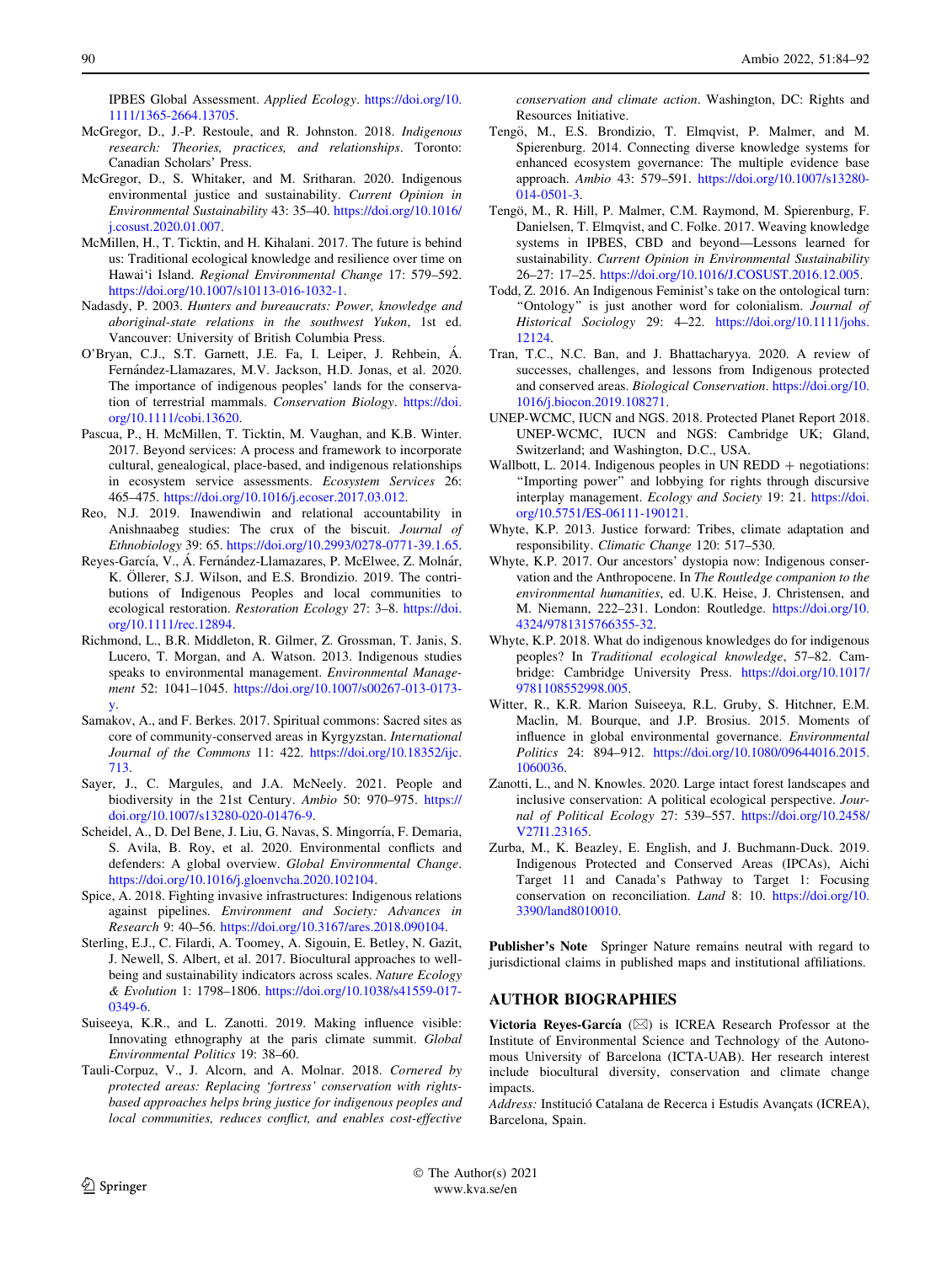Address: Institut de Ciència i Tecnologia Ambientals (ICTA), Universitat Autònoma de Barcelona (UAB), Carrer de les columnes, s/n. Z-building (ICTA-ICP), Bellaterra Campus, Cerdanyola del Valles, Bellatera, 08193 Barcelona, Spain. e-mail: victoria.reyes@uab.cat

Álvaro Fernández-Llamazares is a postdoctoral research fellow at the Helsinki Institute of Sustainability Science (HELSUS) of the University of Helsinki, Finland. His research interests include biocultural approaches to conservation, ethnobiology and Indigenous land governance.

Address: Helsinki Institute of Sustainability Science (HELSUS), Faculty of Biological and Environmental Sciences, University of Helsinki, P.O. Box 65, (Viikinkaari 1), 00014 Helsinki, Finland. e-mail: alvaro.fernandez-llamazares@helsinki.fi

Yildiz Aumeeruddy-Thomas is Director of Research at the CNRS, Centre for Functional and Evolutionary Ecology, Biocultural Interactions and Adaptation Team, in Montpellier. Her research focused over the last 30 years in tropical, Himalayan and, now, Mediterranean sites and localities on local traditional knowledge about agrobiodiversity, and local social-ecological dynamics of agroecosystems within anthropogenic landscapes.

Address: Centre for Functional and Evolutionary Ecology, University Montpellier, CNRS, CEFE, UMR 5175, 1919, Route de Mende, 34293 Montpellier, France.

e-mail: yildiz.aumeeruddy-thomas@cefe.cnrs.fr

Petra Benyei is a postdoctoral fellow at the Universitat Autònoma de Barcelona. Her research interests include the evaluation of transdisciplinary approaches (including citizen/community science) to document, share, and protect indigenous and local knowledge as a commons.

Address: Institut de Ciència i Tecnologia Ambientals (ICTA), Universitat Autònoma de Barcelona (UAB), Carrer de les columnes, s/n. Z-building (ICTA-ICP), Bellaterra Campus, Cerdanyola del Valles, Bellatera, 08193 Barcelona, Spain.

e-mail: petra.benyei@uab.cat

Rainer W. Bussmann is a Professor at the Department of Ethnobotany, Institute of Botany, Ilia State University, Tbilisi, Georgia. His research focuses on ethnobotanical research, and the preservation of traditional knowledge, in the Andes, the Caucasus, and the Himalayas.

Address: Department of Ethnobotany, Institute of Botany and Bakuriani Alpine Botanical Garden, Ilia State University, Tbilisi, Georgia.

e-mail: rainer.bussmann@iliauni.edu.ge

Sara K. Diamond is a PhD graduate from the Department of Geography and The Environment at the University of Texas at Austin. Her current research examines drivers of natural resource use and governance strategies in rural communities in the Peruvian Amazon. Address: Department of Geography and the Environment, University of Texas, Austin, USA.

Address: College of Liberal Arts, The University of Texas at Austin, 116 Inner Campus Dr. Stop G6000, Austin, TX 78712, USA. e-mail: sdiamond@utexas.edu

David García-del-Amo is a doctoral candidate at the Environmental Science and Technology Institute from the Autonomous University of Barcelona (ICTA-UAB). His research interests include rural communities, Indigenous and Local Knowledge, co-production of knowledge, co-management, climate change, sustainability, and cultural and biodiversity conservation.

Address: Institut de Ciència i Tecnologia Ambientals (ICTA), Universitat Autònoma de Barcelona (UAB), Carrer de les columnes, s/n. Z-building (ICTA-ICP), Bellaterra Campus, Cerdanyola del Valles, Bellatera, 08193 Barcelona, Spain.

e-mail: David.garcia.delamo@uab.cat

Sara Guadilla-Sáez is an independent researcher. Her interests include traditional ecological knowledge, biodiversity conservation and community-based natural resources management. Address: Independent Researcher, Barcelona, Spain. e-mail: sguadillasaez@gmail.com

Natalia Hanazaki is a full professor at Universidade Federal de Santa Catarina, Brazil. Her research interests include human ecology, ethnobiology and traditional ecological knowledge, and biodiversity conservation. Address: Departamento de Ecologia e Zoologia, Universidade Federal de Santa Catarina, ECZ/CCB/UFSC, Campus Trindade s/n, Florianópolis, SC 88010-970, Brazil.

e-mail: natalia.hanazaki@ufsc.br; hanazaki@gmail.com

Nicolas Kosoy is an Associate Professor at McGill University. His research interest include ecological economics, heterodox valuation, political ecology and political economy.

Address: Faculty of Agricultural and Environmental Sciences, McGill School of Environment, McGill University, Macdonald Stewart Building, MS3-037, Macdonald Campus, Ste. Anne-de-Bellevue, Quebec H9X 3V9, Canada.

e-mail: nicolas.kosoy@mcgill.ca

Margarita Lavides PhD, a Research Fellow at Earth Law Center, New York City and a Biology educator at New York City Department of Education. Her research interests include coral reef fish local extinction, marine protected areas, climate change, socio-ecological system, indigenous and local knowledge.

Address: Earth Law Center, New York, NY, USA. e-mail: MLavides2@schools.nyc.gov

Ana C. Luz is an Invited Researcher at ISEG - Lisbon School of Economics and Management, Portugal. Her research interests include the study of social-ecological links in urban and rural systems, and biodiversity conservation.

Address: ISEG- Lisbon School of Economics & Management, Universidade de Lisboa, Lisbon, Portugal. e-mail: aluz@iseg.ulisboa.pt

Pamela McElwee is Associate Professor of Human Ecology at Rutgers, The State University of New Jersey. Her research interests include ecosystem services, land-based climate mitigation, and vulnerability and adaptation to global environmental change.

Address: Department of Human Ecology, Rutgers University, 55 Dudley Road, New Brunswick, NJ 08901, USA.

e-mail: pamela.mcelwee@rutgers.edu

Vicky J. Meretsky is a professor, O'Neill School of Public and Environmental Affairs at Indiana University. Her research interests include conservation of imperiled species, collaborative conservation, and conservation planning, particularly under climate change. Address: O'Neill School of Public and Environmental Affairs, Indiana University, Bloomington, IN 47405, USA. e-mail: meretsky@indiana.edu

Teresa Newberry is a Professor of Biology and Academic Chair of Science and Health at Tohono O'odham Community College. Her research interests include preservation of biocultural diversity and traditional ecological knowledge, indigenous education, and ecosystem response to climate change.

© The Author(s) 2021 The Author(s) 2021<br>www.kva.se/en 1233 and 2021